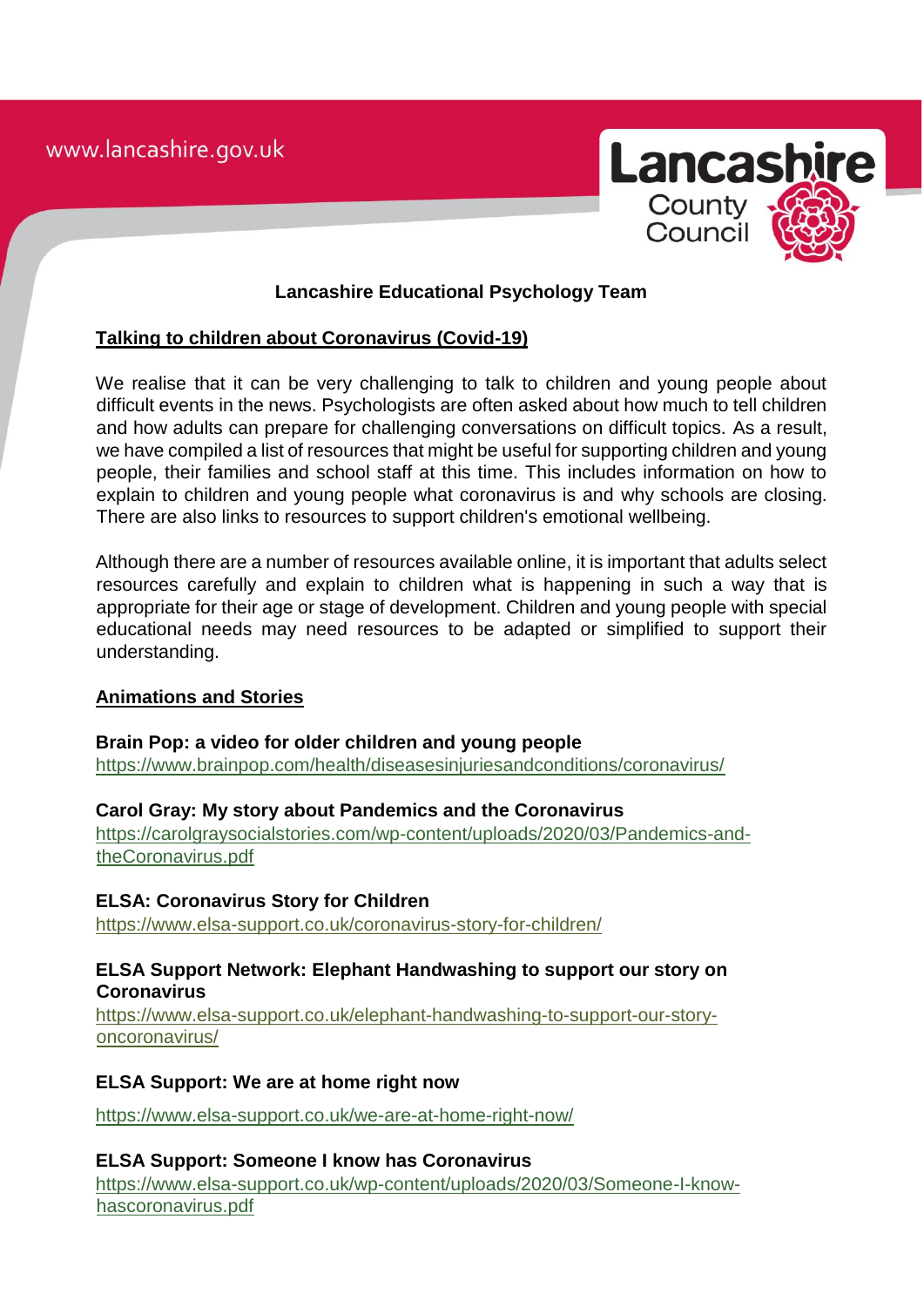Educational Psychology Team

# **Just For Kids: A comic exploring the new coronavirus**

[https://www.npr.org/sections/goatsandsoda/2020/02/28/809580453/just-for-kids-acomic](https://www.npr.org/sections/goatsandsoda/2020/02/28/809580453/just-for-kids-a-comic-exploring-the-new-coronavirus?t=1584464333506&t=1584621251921&t=1584624291624)[exploring-the-new](https://www.npr.org/sections/goatsandsoda/2020/02/28/809580453/just-for-kids-a-comic-exploring-the-new-coronavirus?t=1584464333506&t=1584621251921&t=1584624291624)[coronavirus?t=1584464333506&t=1584621251921&t=1584624291624](https://www.npr.org/sections/goatsandsoda/2020/02/28/809580453/just-for-kids-a-comic-exploring-the-new-coronavirus?t=1584464333506&t=1584621251921&t=1584624291624)

# **Story to explain coronavirus to children and young people**

<https://www.mindheart.co/descargables>

# **Websites**

# **British Psychological Society (BPS): Talking to children about coronavirus**  [https://www.bps.org.uk/sites/www.bps.org.uk/files/Policy/Policy%20%20Files/Talking%2](https://www.bps.org.uk/sites/www.bps.org.uk/files/Policy/Policy%20-%20Files/Talking%20to%20children%20about%20illness.pdf) [0to%20children%20about%20illness.pdf](https://www.bps.org.uk/sites/www.bps.org.uk/files/Policy/Policy%20-%20Files/Talking%20to%20children%20about%20illness.pdf)

**National Association of School Psychologists: Helping children cope with changes resulting from COVID-19 – a parent resource**  [https://www.nasponline.org/resources-and-publications/resources-and](https://www.nasponline.org/resources-and-publications/resources-and-podcasts/school-climate-safety-and-crisis/health-crisis-resources/talking-to-children-about-covid-19-(coronavirus)-a-parent-resource)[podcasts/schoolclimate-safety-and-crisis/health-crisis-resources/talking-to-children](https://www.nasponline.org/resources-and-publications/resources-and-podcasts/school-climate-safety-and-crisis/health-crisis-resources/talking-to-children-about-covid-19-(coronavirus)-a-parent-resource)[about-covid-19\(coronavirus\)-a-parent-resource](https://www.nasponline.org/resources-and-publications/resources-and-podcasts/school-climate-safety-and-crisis/health-crisis-resources/talking-to-children-about-covid-19-(coronavirus)-a-parent-resource)

# **British Psychological Society (BPS): Coronavirus and UK schools closures: Support and advice for schools and parents/carers**

[https://www.bps.org.uk/sites/www.bps.org.uk/files/Policy/Policy%20%20Files/Coronaviru](https://www.bps.org.uk/sites/www.bps.org.uk/files/Policy/Policy%20-%20Files/Coronavirus%20and%20UK%20schools%20closures%20-%20support%20and%20advice.pdf) [s%20and%20UK%20schools%20closures%20-](https://www.bps.org.uk/sites/www.bps.org.uk/files/Policy/Policy%20-%20Files/Coronavirus%20and%20UK%20schools%20closures%20-%20support%20and%20advice.pdf) [%20support%20and%20advice.pdf](https://www.bps.org.uk/sites/www.bps.org.uk/files/Policy/Policy%20-%20Files/Coronavirus%20and%20UK%20schools%20closures%20-%20support%20and%20advice.pdf)

# **BBC: Coronavirus: Keep it simple, stick to facts - how parents should tell kids**  <https://www.bbc.co.uk/news/uk-51734855>

## **BBC: Coronavirus: How families can cope with self-isolating together** <https://www.bbc.co.uk/news/uk-51936286>

## **BBC Newsround: Answering questions about coronavirus**  <https://www.bbc.co.uk/newsround/51861089>

# **Child Mind: Talking to Children**

<https://childmind.org/article/talking-to-kids-about-the-coronavirus/>

# **Early Years - Zero to Three: Tips for Families: Coronavirus**

<https://www.zerotothree.org/resources/3210-tips-for-families-coronavirus>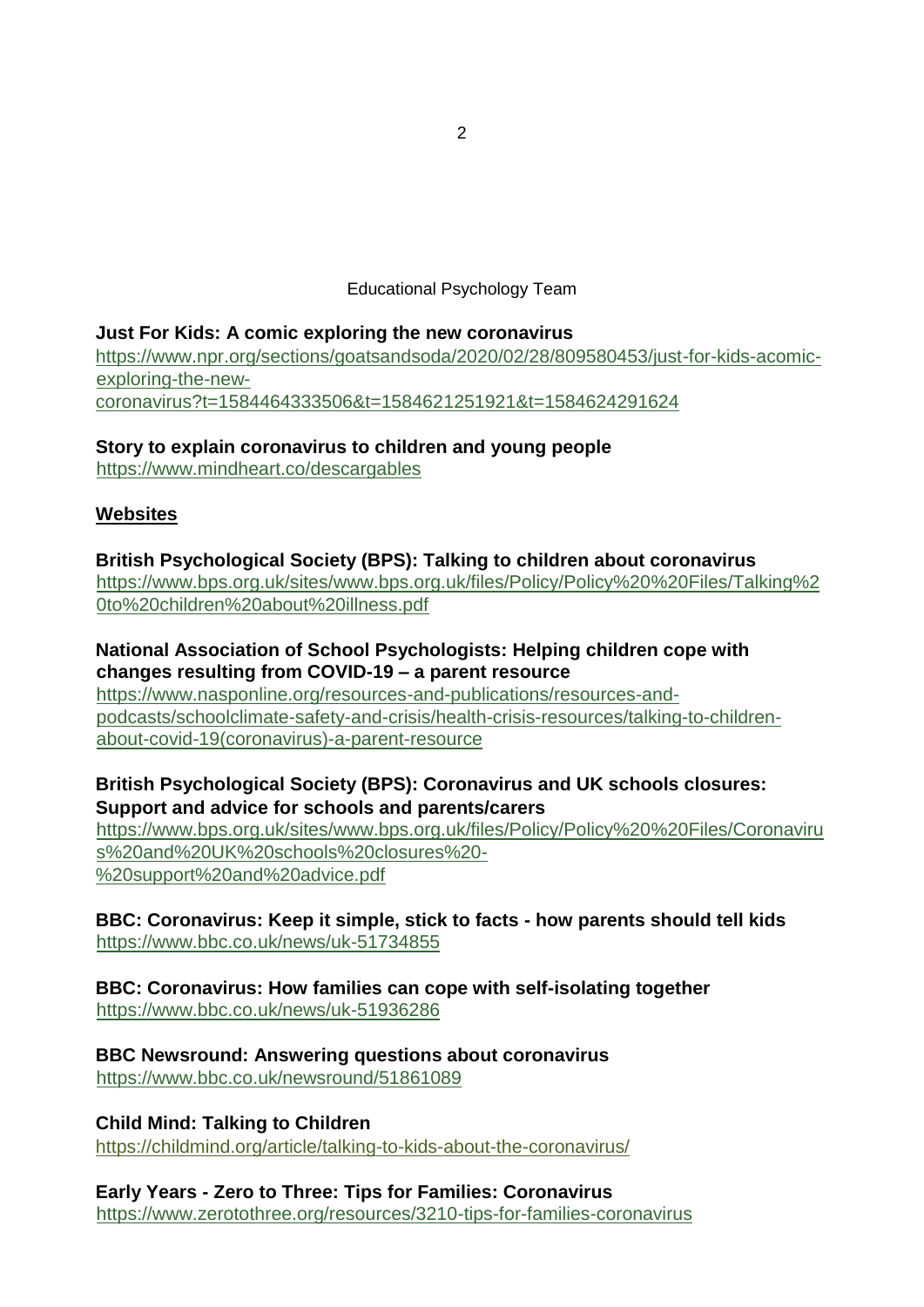## **Hey Sigmund: How to talk to kids and teens about world trauma**

<https://www.heysigmund.com/how-to-talk-to-kids-and-teens-about-world-trauma/>

**Save the Children: How to talk to children about the Coronavirus**  [https://www.savethechildren.org/us/what-we-do/emergency](https://www.savethechildren.org/us/what-we-do/emergency-response/coronavirus-outbreak/coronavirus-outbreak-how-to-explain-children)[response/coronavirusoutbreak/coronavirus-outbreak-how-to-explain-children](https://www.savethechildren.org/us/what-we-do/emergency-response/coronavirus-outbreak/coronavirus-outbreak-how-to-explain-children)

# **Supporting children with Special Educational Needs and Disabilities**

**Mencap - Easy Read guide to Coronavirus** [https://www.mencap.org.uk/sites/default/files/2020-](https://network.us3.list-manage.com/track/click?u=612176ef52c889c40ba7f42f2&id=f23a462f14&e=a8f975d7ba) [03/Information%20about%20Coronavirus%20ER%20SS2.pdf](https://network.us3.list-manage.com/track/click?u=612176ef52c889c40ba7f42f2&id=f23a462f14&e=a8f975d7ba)

**STARS – A range of visual resources designed to aid children and young people with autism, with their understanding of Coronavirus**  <http://www.starsteam.org.uk/coronavirus-resources>

# **The Autism Education – A social story, including specificity about the effects of social distancing e.g. not being able to go to favourite places**

[https://theautismeducator.ie/wp-content/uploads/2020/03/The-Corona-Virus-](https://theautismeducator.ie/wp-content/uploads/2020/03/The-Corona-Virus-Free-Printable-Updated-2-The-Autism-Educator-.pdf)[FreePrintable-Updated-2-The-Autism-Educator-.pdf](https://theautismeducator.ie/wp-content/uploads/2020/03/The-Corona-Virus-Free-Printable-Updated-2-The-Autism-Educator-.pdf)

# **National Autistic Society – guidance and helpline for parents, young people and staff**

[https://www.autism.org.uk/services/nas](https://network.us3.list-manage.com/track/click?u=612176ef52c889c40ba7f42f2&id=d43383695f&e=a8f975d7ba)[schools/vanguard/news/2020/march/coronavirus-\(covid-19\)-advice.aspx](https://network.us3.list-manage.com/track/click?u=612176ef52c889c40ba7f42f2&id=d43383695f&e=a8f975d7ba)

**Sensory integration education: Handwashing tips for people with sensory difficulties** <https://www.sensoryintegration.org.uk/News/8821506>

# **Information for those struggling with OCD**

[https://www.ocduk.org/ocd-and-coronavirus-survival-tips/](https://network.us3.list-manage.com/track/click?u=612176ef52c889c40ba7f42f2&id=3897a824f9&e=a8f975d7ba)

# **Amaze - information pack for parents**

[https://amazesussex.org.uk/faqs-about-the-coronavirus-for-parent-carers-of-childrenwith](https://network.us3.list-manage.com/track/click?u=612176ef52c889c40ba7f42f2&id=86d5907da5&e=a8f975d7ba)[send-brighton-hove/](https://network.us3.list-manage.com/track/click?u=612176ef52c889c40ba7f42f2&id=86d5907da5&e=a8f975d7ba)

**Carers UK - Guidance for carers** [https://www.carersuk.org/help-and-advice/health/looking-after-your](https://network.us3.list-manage.com/track/click?u=612176ef52c889c40ba7f42f2&id=6f2a24d21c&e=a8f975d7ba)[health/coronaviruscovid-19](https://network.us3.list-manage.com/track/click?u=612176ef52c889c40ba7f42f2&id=6f2a24d21c&e=a8f975d7ba)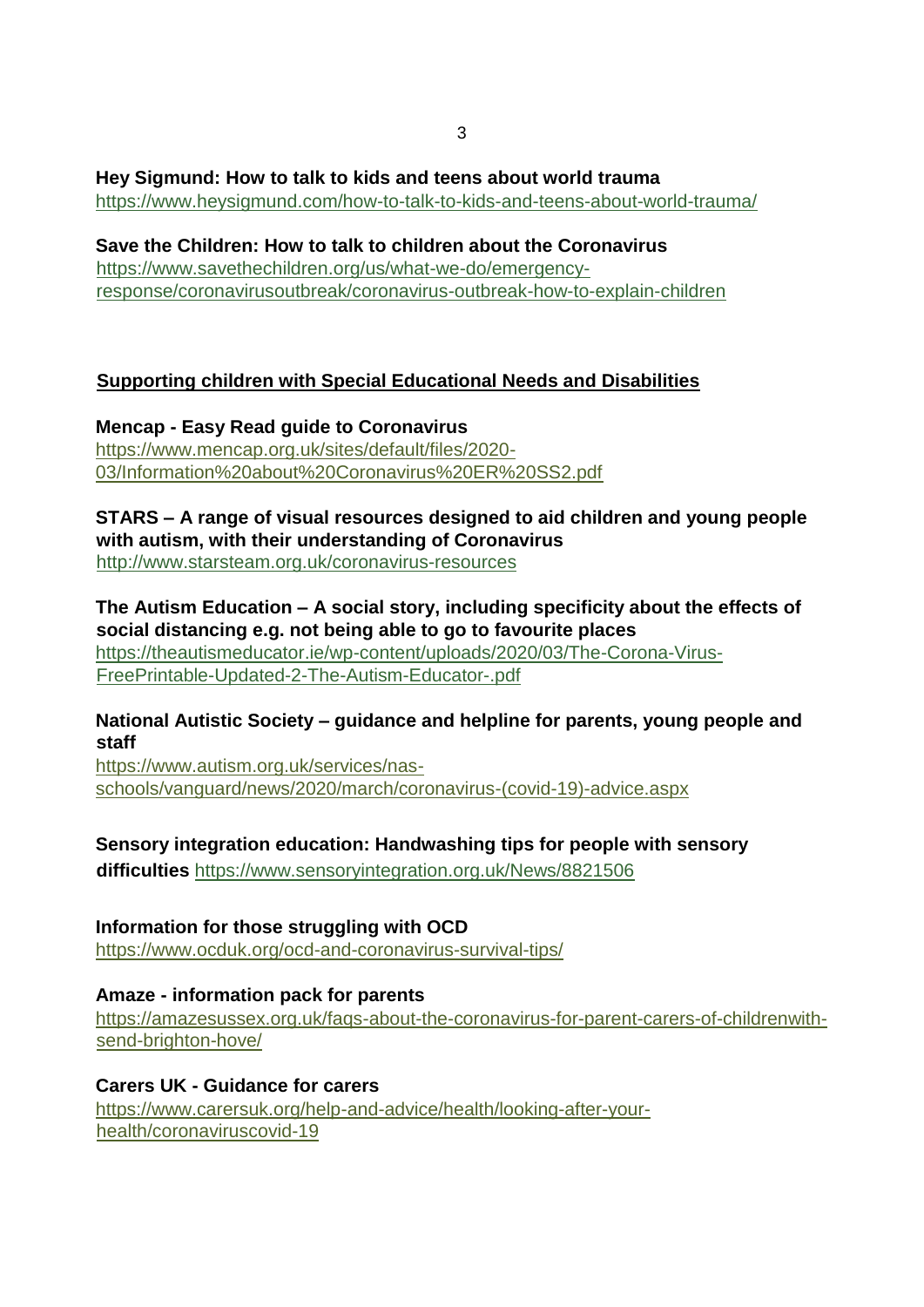# **Emotional wellbeing and mental health**

## **BBC: How to protect your mental health**  <https://www.bbc.co.uk/news/health-51873799>

# **Young Minds: What to do if you're anxious about coronavirus**

<https://youngminds.org.uk/blog/what-to-do-if-you-re-anxious-about-coronavirus/>

**The Anna Freud Centre for Children and Families: Coronavirus guidance**  <https://www.annafreud.org/what-we-do/anna-freud-learning-network/coronavirus/> **The Anna Freud Centre for Children and Families: Self-Care and Coping Strategies** <https://www.annafreud.org/selfcare/>

# **ELSA Support: Coronavirus 14 day self-isolation activities**

<https://www.elsa-support.co.uk/coronavirus-14-day-self-isolation-activities/>

**Managing anxiety age by age: A guide about what to expect age by age around anxiety, strategies and tips on when to get help**[https://www.heysigmund.com/age](https://www.heysigmund.com/age-by-age-guide-to-fears/)[by-age-guide-to-fears/](https://www.heysigmund.com/age-by-age-guide-to-fears/)

**PsychCentral: Coronavirus Anxiety: 4 Ways to Cope with Fear**  <https://psychcentral.com/blog/coronavirus-anxiety-4-ways-to-cope-with-fear/>

**UNICEF: How to talk to your child about coronavirus disease 2019 (COVID-190: 8 tips to help comfort and protect children** 

https://www.unicef.org/coronavirus/how-talk-your-child-about-coronavirus-covid-19

## **Activities for families to do at home**

## **Books**

**Have You Filled A Bucket Today? A Guide to Daily Happiness for Kids** Carol McCloud. Encourages positive behaviour and expressing kindness and appreciation.

**The Way I Feel**

4